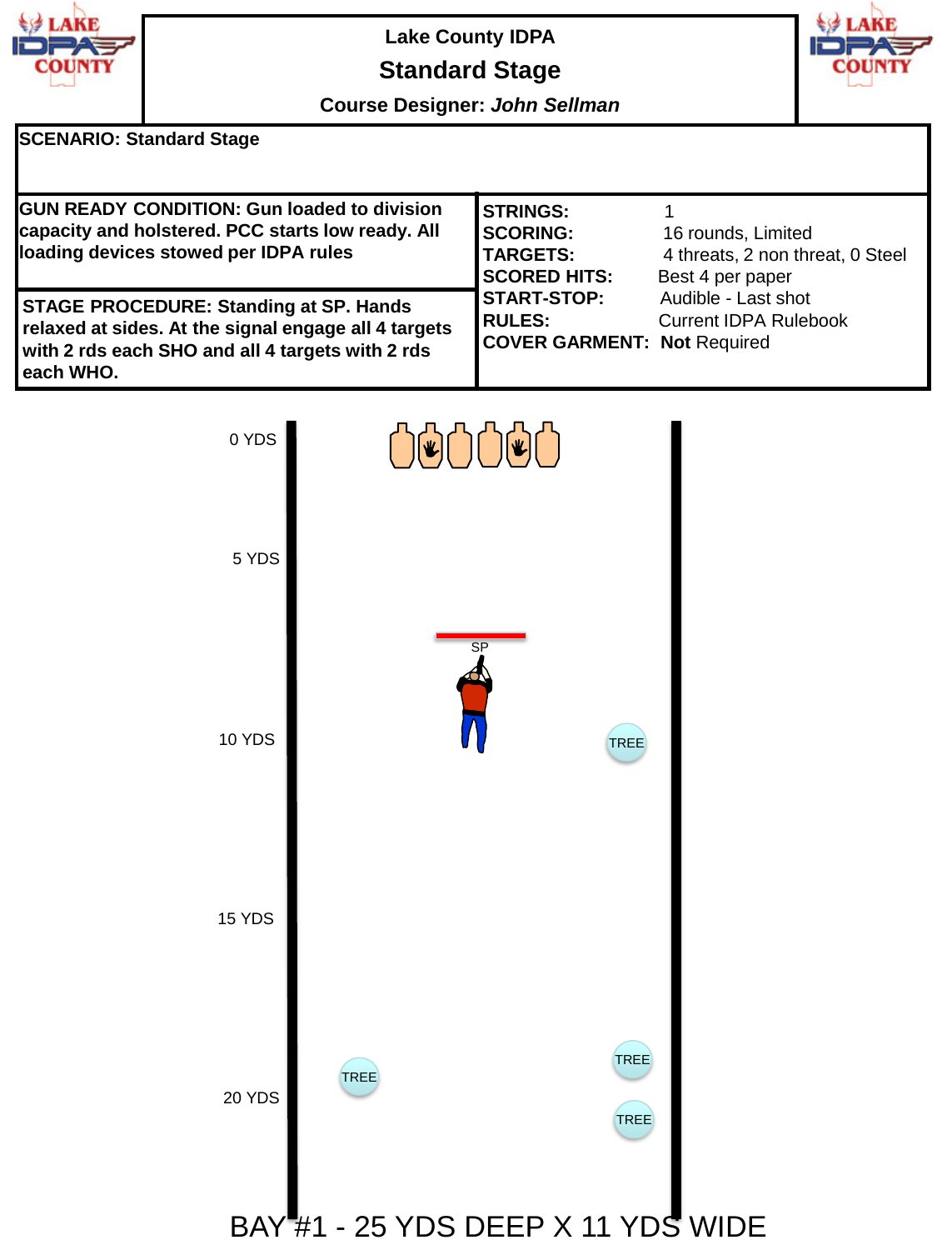

**Triple Threats**



| SCENARIO: You are at your local store when you are faced with a triple threat of thieves prepared to<br>steal filets you just had freshly cut by the butcher!                          |                                                                              |                                                                                 |  |
|----------------------------------------------------------------------------------------------------------------------------------------------------------------------------------------|------------------------------------------------------------------------------|---------------------------------------------------------------------------------|--|
| <b>GUN READY CONDITION: Gun loaded to division</b><br>capacity and holstered. PCC starts at low ready<br>facing cover wall. Loading devices stowed per IDPA<br>rules.                  | <b>STRINGS:</b><br><b>SCORING:</b><br><b>TARGETS:</b><br><b>SCORED HITS:</b> | 18 rounds min, Unlimited<br>9 threat, 0 non threat, 0 Steel<br>Best 2 per paper |  |
| <b>STAGE PROCEDURE: Standing at SP facing the</b><br>side berm wall, holding your filets with weak hand.<br>At the signal take all threats using available cover<br>with 2 shots each. | <b>START-STOP:</b><br><b>RULES:</b><br><b>COVER GARMENT: Required</b>        | Audible - Last shot<br><b>Current IDPA Rulebook</b>                             |  |

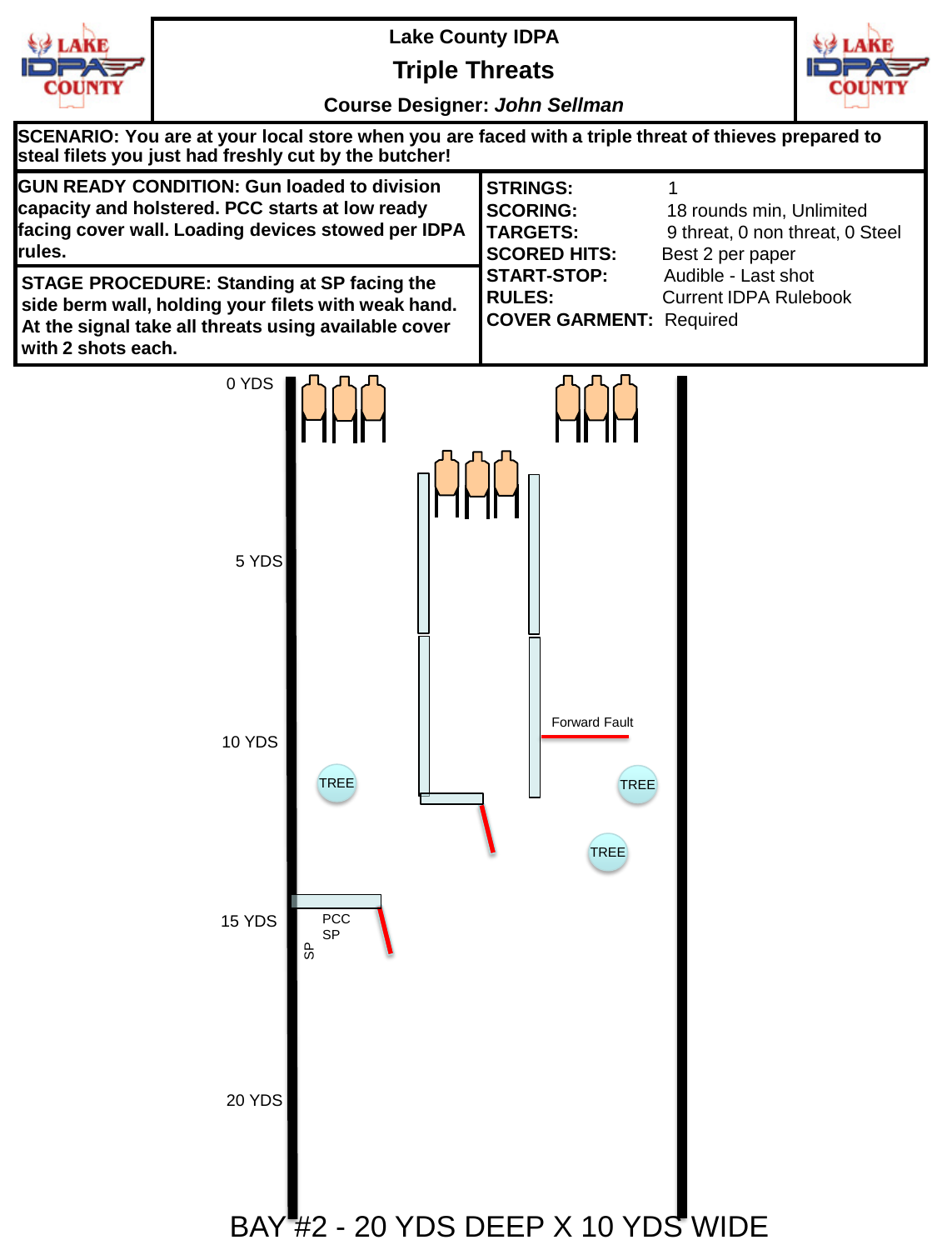

**Bus Stop Bandits**



| SCENARIO: You are waiting for the local bus when a group of bandits decide to rob you. Stop them!                                                      |                                                                              |                                                                                 |
|--------------------------------------------------------------------------------------------------------------------------------------------------------|------------------------------------------------------------------------------|---------------------------------------------------------------------------------|
| <b>GUN READY CONDITION: Gun loaded to division</b><br>capacity and holstered. PCC starts loaded at low<br>ready. Loading devices stowed per IDPA rules | <b>STRINGS:</b><br><b>SCORING:</b><br><b>TARGETS:</b><br><b>SCORED HITS:</b> | 16 rounds min, Unlimited<br>8 threat, 2 non threat, 0 Steel<br>Best 2 per paper |
| <b>STAGE PROCEDURE: Starting at either SP hands</b><br>relaxed at sides. At the signal take out the bandits<br>with 2 shots each.                      | <b>START-STOP:</b><br><b>RULES:</b><br><b>COVER GARMENT: Required</b>        | Audible - Last shot<br><b>Current IDPA Rulebook</b>                             |

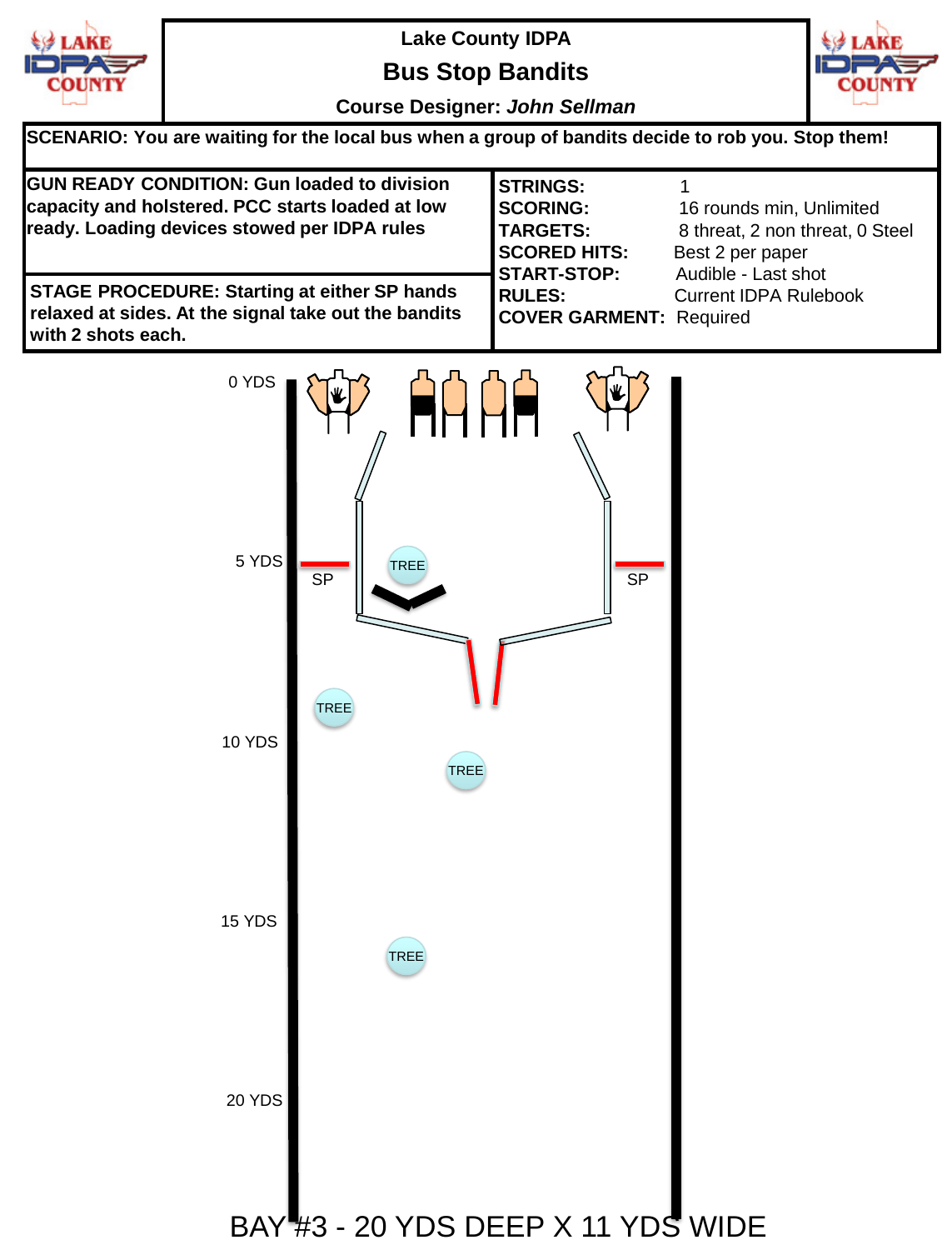

**Shady Characters**



| SCENARIO: You are relaxing under your shade tree when a group of criminals want to spoil your day!<br>Stop them! |  |
|------------------------------------------------------------------------------------------------------------------|--|
|                                                                                                                  |  |

| <b>GUN READY CONDITION: Gun and loading devices</b>                                            | <b>STRINGS:</b>                |                                 |
|------------------------------------------------------------------------------------------------|--------------------------------|---------------------------------|
| placed on table. Muzzle pointed down range.                                                    | <b>SCORING:</b>                | 16 rounds min, Unlimited        |
|                                                                                                | <b>TARGETS:</b>                | 8 threat, 1 non threat, 0 Steel |
|                                                                                                | <b>SCORED HITS:</b>            | Best 2 per paper                |
| <b>STAGE PROCEDURE: While sitting, engage all</b><br>threats with 2 rounds each per IDPA rules | <b>START-STOP:</b>             | Audible - Last shot             |
|                                                                                                | <b>RULES:</b>                  | <b>Current IDPA Rulebook</b>    |
|                                                                                                | <b>COVER GARMENT: Required</b> |                                 |

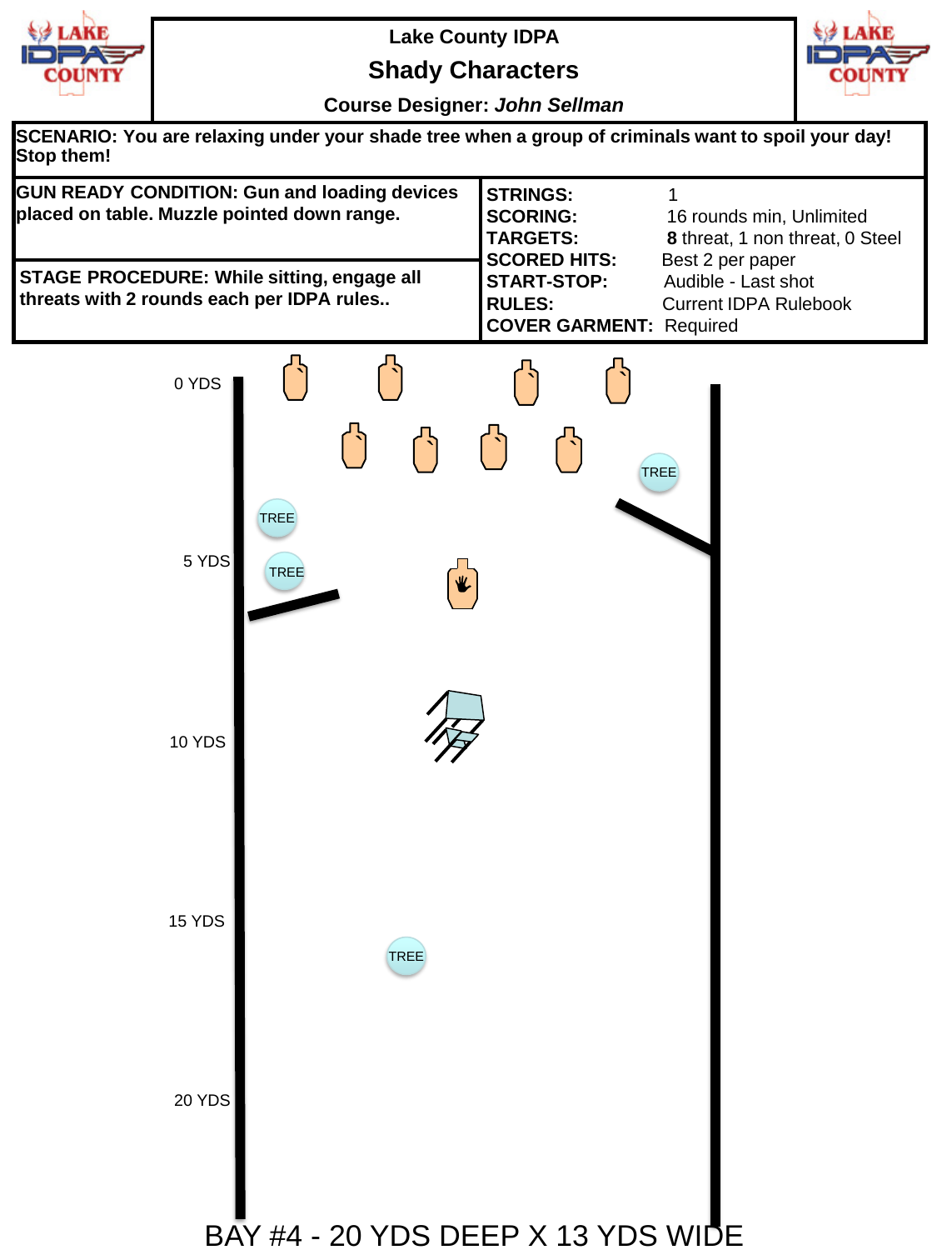

## **Hostages everywhere**



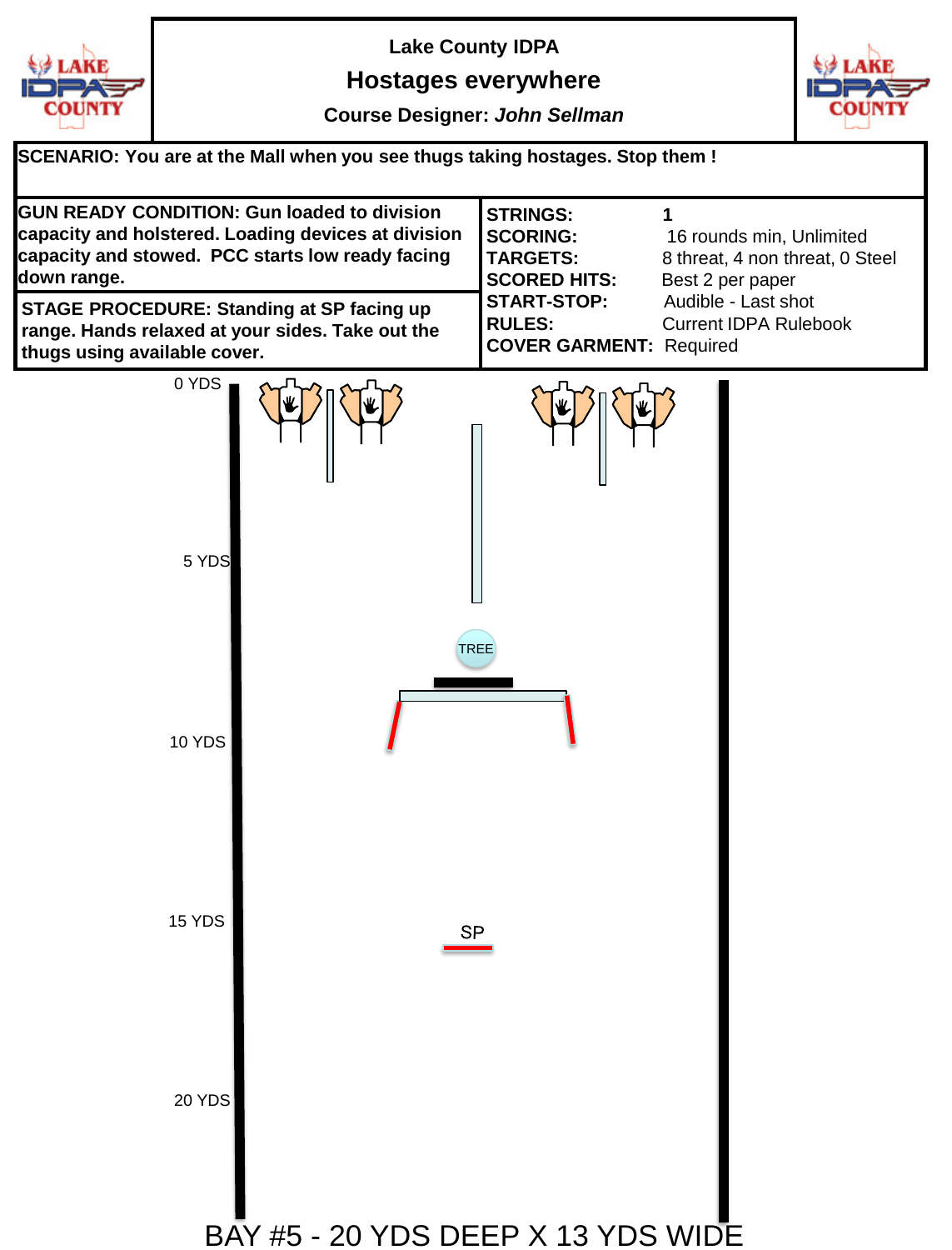